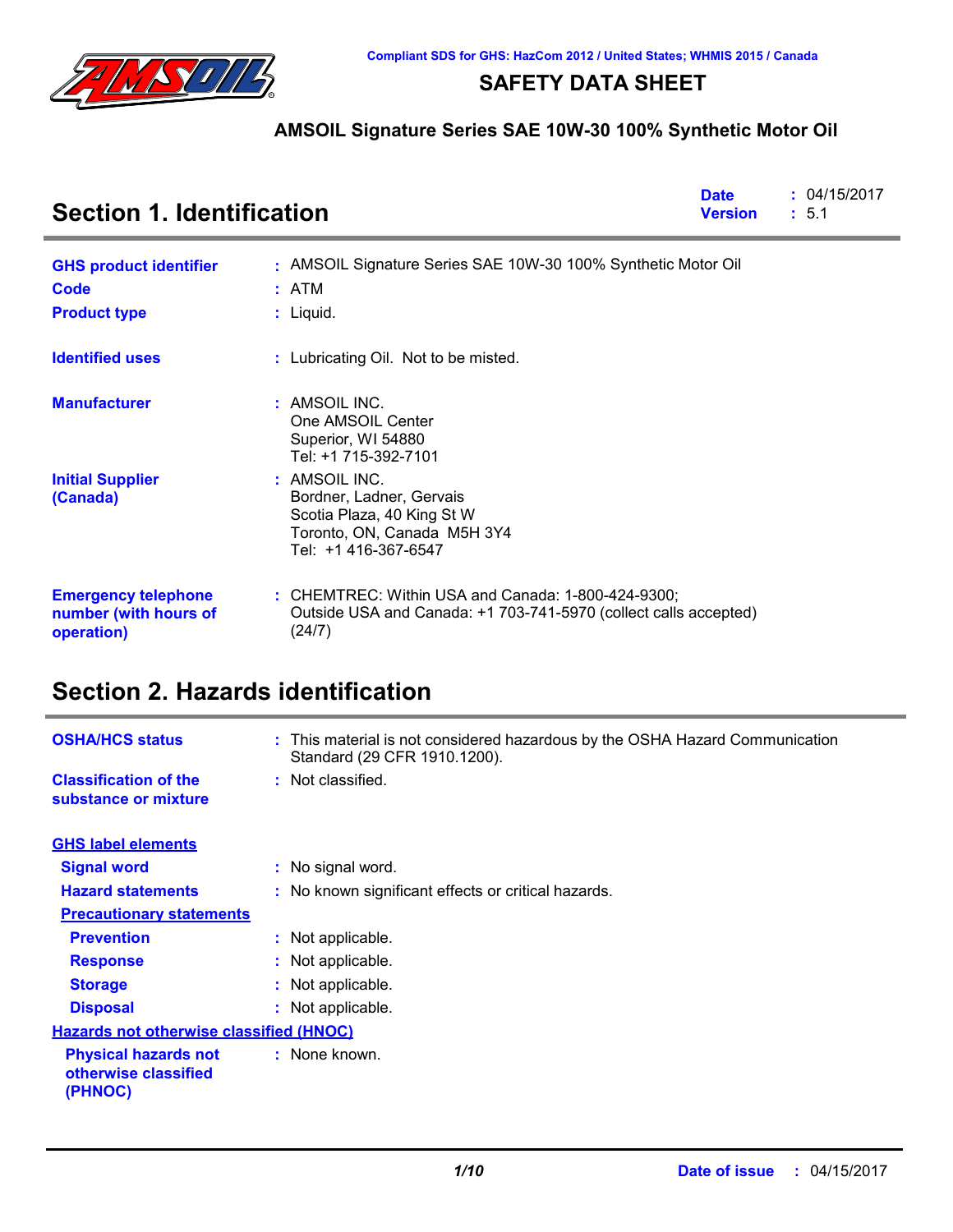```
Health hazards not 
otherwise classified 
(HHNOC)
```
**:** None known.

# **Section 3. Composition/information on ingredients**

| Substance/mixture     | : Mixture        |
|-----------------------|------------------|
| Other means of        | : Not available. |
| <b>identification</b> |                  |

| <b>CAS number/other identifiers</b> |                                                                       |               |                   |
|-------------------------------------|-----------------------------------------------------------------------|---------------|-------------------|
| <b>CAS number</b>                   | : Not applicable.                                                     |               |                   |
| <b>Product code</b>                 | : ATM                                                                 |               |                   |
| Ingredient name                     |                                                                       | $\frac{9}{6}$ | <b>CAS number</b> |
|                                     | Benzenamine, N-Phenyl-, reaction products with 2,4,4-Trimethylpentene | - 5           | 68411-46-1        |

**Any concentration shown as a range is to protect confidentiality or is due to batch variation.**

**There are no additional ingredients present which, within the current knowledge of the supplier and in the concentrations applicable, are classified as hazardous to health or the environment and hence require reporting in this section.**

**Occupational exposure limits, if available, are listed in Section 8.**

### **Section 4. First aid measures**

| <b>Description of necessary first aid measures</b> |                                                                                                                                                                                                                                                                                                                                                        |  |
|----------------------------------------------------|--------------------------------------------------------------------------------------------------------------------------------------------------------------------------------------------------------------------------------------------------------------------------------------------------------------------------------------------------------|--|
| Eye contact                                        | : Immediately flush eyes with plenty of water, occasionally lifting the upper and lower<br>eyelids. Check for and remove any contact lenses. Get medical attention if irritation<br>occurs.                                                                                                                                                            |  |
| <b>Inhalation</b>                                  | : Remove victim to fresh air and keep at rest in a position comfortable for breathing. Get<br>medical attention if symptoms occur.                                                                                                                                                                                                                     |  |
| <b>Skin contact</b>                                | : Flush contaminated skin with plenty of water. Remove contaminated clothing and<br>shoes. Get medical attention if symptoms occur.                                                                                                                                                                                                                    |  |
| <b>Ingestion</b>                                   | : Wash out mouth with water. Remove victim to fresh air and keep at rest in a position<br>comfortable for breathing. If material has been swallowed and the exposed person is<br>conscious, give small quantities of water to drink. Do not induce vomiting unless<br>directed to do so by medical personnel. Get medical attention if symptoms occur. |  |
|                                                    |                                                                                                                                                                                                                                                                                                                                                        |  |
|                                                    | <b>Most important symptoms/effects, acute and delayed</b>                                                                                                                                                                                                                                                                                              |  |
| <b>Potential acute health effects</b>              |                                                                                                                                                                                                                                                                                                                                                        |  |
| <b>Eye contact</b>                                 | : No known significant effects or critical hazards.                                                                                                                                                                                                                                                                                                    |  |
| <b>Inhalation</b>                                  | : No known significant effects or critical hazards.                                                                                                                                                                                                                                                                                                    |  |
| <b>Skin contact</b>                                | : No known significant effects or critical hazards.                                                                                                                                                                                                                                                                                                    |  |
| <b>Ingestion</b>                                   | : No known significant effects or critical hazards.                                                                                                                                                                                                                                                                                                    |  |
| <b>Over-exposure signs/symptoms</b>                |                                                                                                                                                                                                                                                                                                                                                        |  |
| <b>Eye contact</b>                                 | : No known significant effects or critical hazards.                                                                                                                                                                                                                                                                                                    |  |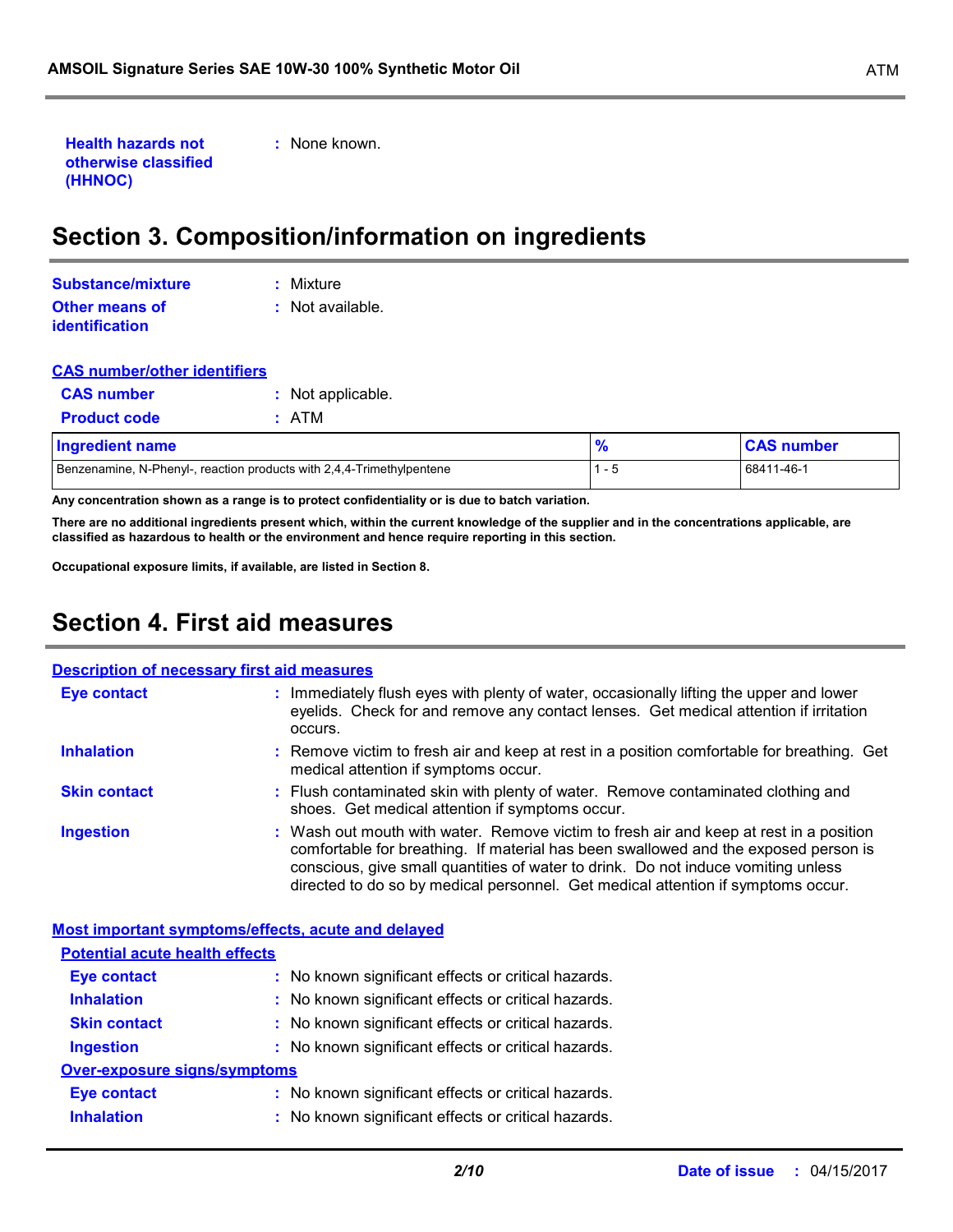| <b>Skin contact</b><br><b>Ingestion</b> | : No known significant effects or critical hazards.<br>: No known significant effects or critical hazards.                     |  |
|-----------------------------------------|--------------------------------------------------------------------------------------------------------------------------------|--|
|                                         | Indication of immediate medical attention and special treatment needed, if necessary                                           |  |
| <b>Notes to physician</b>               | : Treat symptomatically. Contact poison treatment specialist immediately if large<br>quantities have been ingested or inhaled. |  |
| <b>Specific treatments</b>              | : No specific treatment.                                                                                                       |  |
| <b>Protection of first-aiders</b>       | : No action shall be taken involving any personal risk or without suitable training.                                           |  |

**See toxicological information (Section 11)**

# **Section 5. Fire-fighting measures**

| <b>Extinguishing media</b>                               |                                                                                                                                                                                                     |
|----------------------------------------------------------|-----------------------------------------------------------------------------------------------------------------------------------------------------------------------------------------------------|
| <b>Suitable extinguishing</b><br>media                   | : Use an extinguishing agent suitable for the surrounding fire.                                                                                                                                     |
| <b>Unsuitable extinguishing</b><br>media                 | : None known.                                                                                                                                                                                       |
| <b>Specific hazards arising</b><br>from the chemical     | : In a fire or if heated, a pressure increase will occur and the container may burst.                                                                                                               |
| <b>Hazardous thermal</b><br>decomposition products       | Decomposition products may include the following materials:<br>carbon dioxide<br>carbon monoxide                                                                                                    |
| <b>Special protective actions</b><br>for fire-fighters   | : Promptly isolate the scene by removing all persons from the vicinity of the incident if<br>there is a fire. No action shall be taken involving any personal risk or without suitable<br>training. |
| <b>Special protective</b><br>equipment for fire-fighters | : Fire-fighters should wear appropriate protective equipment and self-contained breathing<br>apparatus (SCBA) with a full face-piece operated in positive pressure mode.                            |

### **Section 6. Accidental release measures**

| <b>Personal precautions, protective equipment and emergency procedures</b> |     |                                                                                                                                                                                                                               |
|----------------------------------------------------------------------------|-----|-------------------------------------------------------------------------------------------------------------------------------------------------------------------------------------------------------------------------------|
| For non-emergency<br>personnel                                             |     | : Put on appropriate personal protective equipment.                                                                                                                                                                           |
| For emergency responders                                                   | -11 | If specialized clothing is required to deal with the spillage, take note of any information in<br>Section 8 on suitable and unsuitable materials. See also the information in "For non-<br>emergency personnel".              |
| <b>Environmental precautions</b>                                           | ÷.  | Avoid dispersal of spilled material and runoff and contact with soil, waterways, drains<br>and sewers. Inform the relevant authorities if the product has caused environmental<br>pollution (sewers, waterways, soil or air). |

**Methods and materials for containment and cleaning up**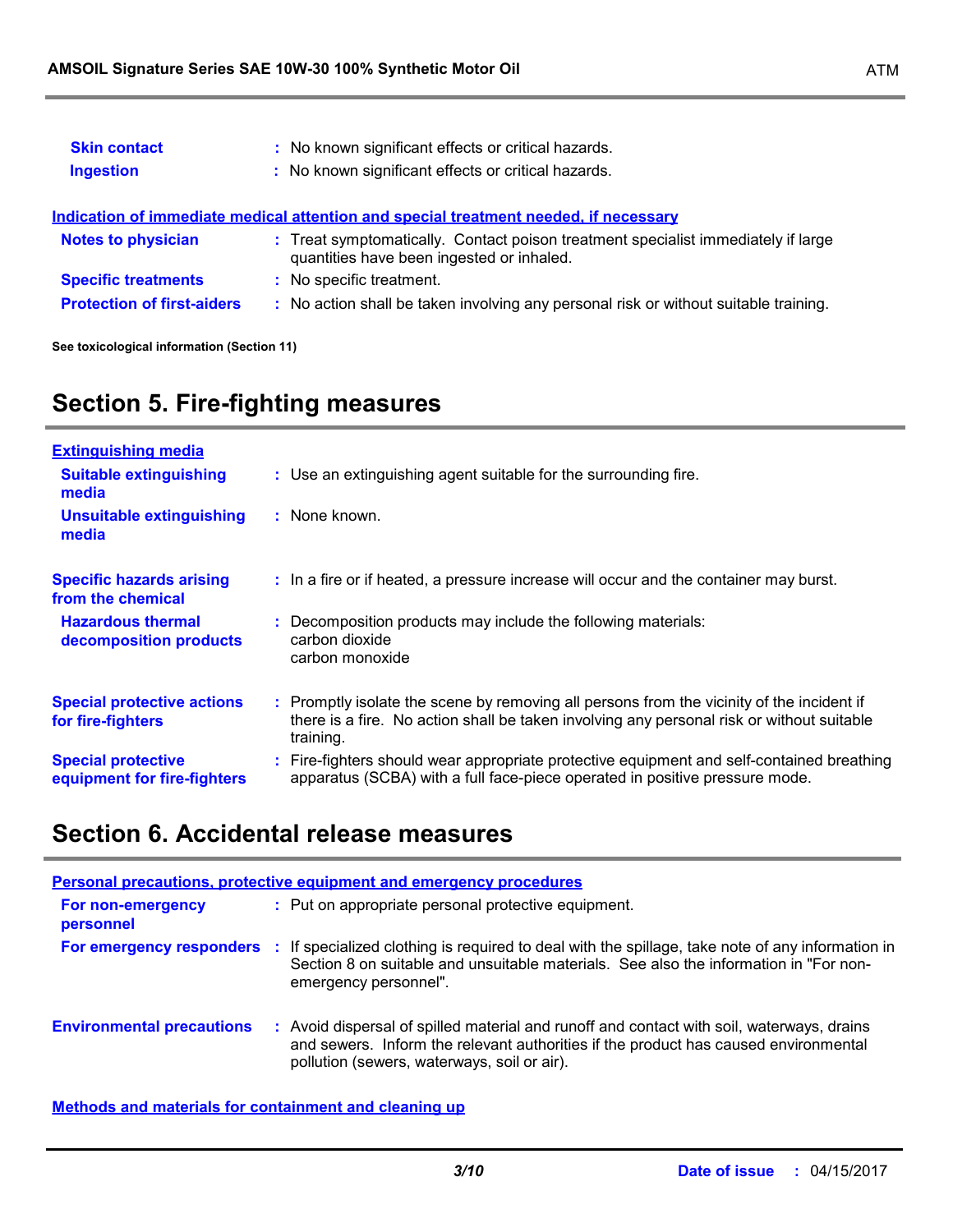**Spill** Stop leak if without risk. Move containers from spill area. Prevent entry into sewers, water courses, basements or confined areas. Wash spillages into an effluent treatment plant or proceed as follows. Contain and collect spillage with non-combustible, absorbent material e.g. sand, earth, vermiculite or diatomaceous earth and place in container for disposal according to local regulations (see Section 13). Dispose via a licensed waste disposal contractor. Note: see Section 1 for emergency contact information and Section 13 for waste disposal.

### **Section 7. Handling and storage**

| <b>Precautions for safe handling</b>                                             |                                                                                                                                                                                                                                                                                                                                                                                                                                                                                                               |
|----------------------------------------------------------------------------------|---------------------------------------------------------------------------------------------------------------------------------------------------------------------------------------------------------------------------------------------------------------------------------------------------------------------------------------------------------------------------------------------------------------------------------------------------------------------------------------------------------------|
| <b>Protective measures</b>                                                       | : Put on appropriate personal protective equipment (see Section 8). Avoid contact with<br>used product. Do not reuse container.                                                                                                                                                                                                                                                                                                                                                                               |
| <b>Advice on general</b><br>occupational hygiene                                 | : Eating, drinking and smoking should be prohibited in areas where this material is<br>handled, stored and processed. Workers should wash hands and face before eating,<br>drinking and smoking. Remove contaminated clothing and protective equipment before<br>entering eating areas. See also Section 8 for additional information on hygiene<br>measures.                                                                                                                                                 |
| <b>Conditions for safe storage,</b><br>including any<br><b>incompatibilities</b> | : Store in accordance with local regulations. Store in original container protected from<br>direct sunlight in a dry, cool and well-ventilated area, away from incompatible materials<br>(see Section 10) and food and drink. Keep container tightly closed and sealed until<br>ready for use. Containers that have been opened must be carefully resealed and kept<br>upright to prevent leakage. Do not store in unlabeled containers. Use appropriate<br>containment to avoid environmental contamination. |

### **Section 8. Exposure controls/personal protection**

| <b>Control parameters</b>                                         |                                                                                                                                                                  |
|-------------------------------------------------------------------|------------------------------------------------------------------------------------------------------------------------------------------------------------------|
| <b>Occupational exposure limits</b>                               |                                                                                                                                                                  |
| ACGIH TLV TWA: 5 mg/m <sup>3</sup> ; STEL: 10 mg/m <sup>3</sup> . | Under conditions which may generate mists, the following exposure limits are recommended:                                                                        |
| <b>United States</b>                                              |                                                                                                                                                                  |
| None known.                                                       |                                                                                                                                                                  |
| <b>Canada</b>                                                     |                                                                                                                                                                  |
| <b>Occupational exposure limits</b>                               |                                                                                                                                                                  |
| None.                                                             |                                                                                                                                                                  |
|                                                                   |                                                                                                                                                                  |
| <b>Appropriate engineering</b><br><b>controls</b>                 | : Good general ventilation should be sufficient to control worker exposure to airborne<br>contaminants.                                                          |
| <b>Environmental exposure</b><br><b>controls</b>                  | : Emissions from ventilation or work process equipment should be checked to ensure<br>they comply with the requirements of environmental protection legislation. |
|                                                                   |                                                                                                                                                                  |

#### **Individual protection measures**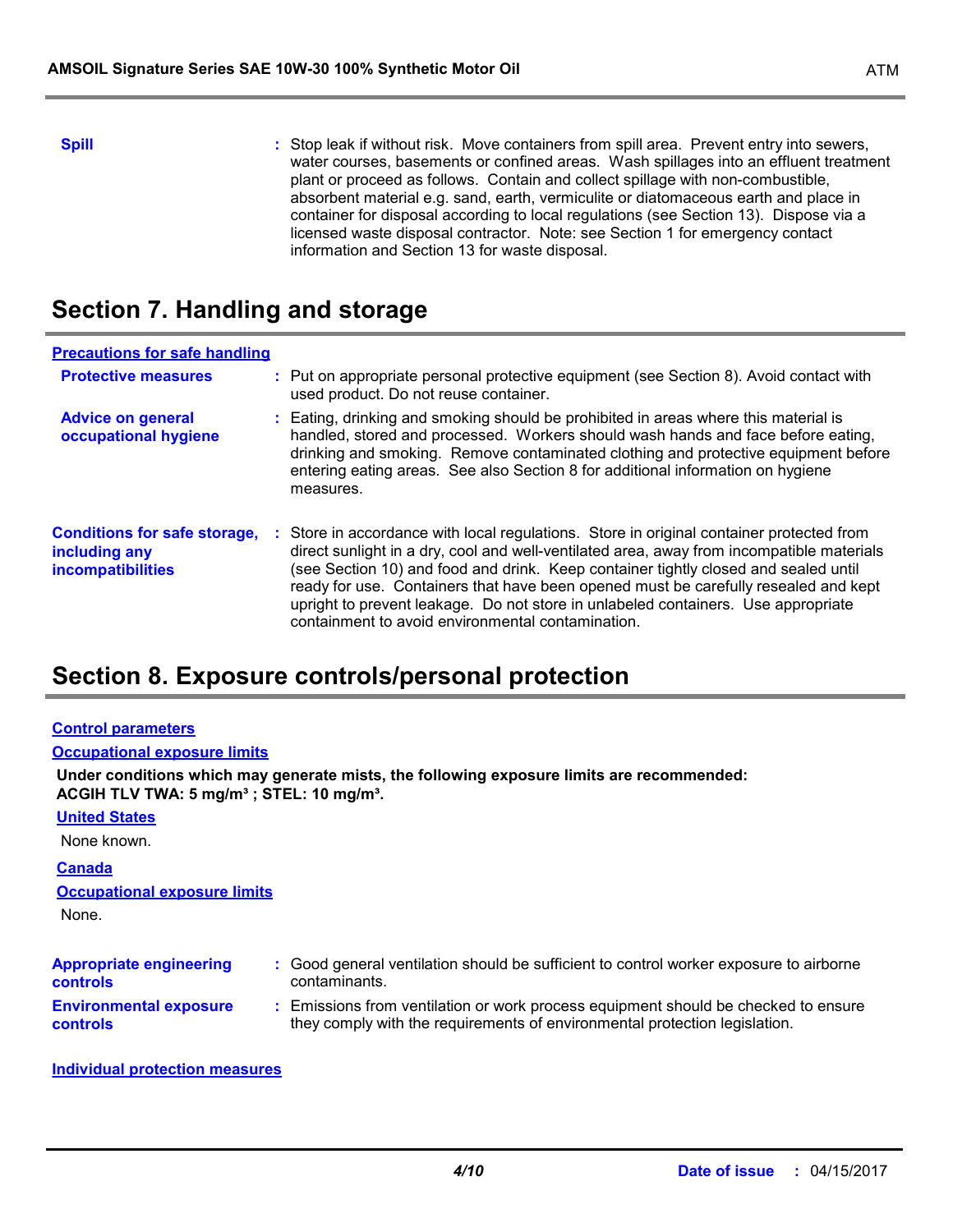| <b>Hygiene measures</b>       | : Wash hands, forearms and face thoroughly after handling chemical products, before<br>eating, smoking and using the lavatory and at the end of the working period.<br>Appropriate techniques should be used to remove potentially contaminated clothing.<br>Wash contaminated clothing before reusing. Ensure that eyewash stations and safety<br>showers are close to the workstation location. |
|-------------------------------|---------------------------------------------------------------------------------------------------------------------------------------------------------------------------------------------------------------------------------------------------------------------------------------------------------------------------------------------------------------------------------------------------|
| <b>Eye/face protection</b>    | : Safety eyewear complying with an approved standard should be used when a risk<br>assessment indicates this is necessary to avoid exposure to liquid splashes, mists,<br>gases or dusts. If contact is possible, the following protection should be worn, unless<br>the assessment indicates a higher degree of protection: safety glasses with side-<br>shields.                                |
| <b>Skin protection</b>        |                                                                                                                                                                                                                                                                                                                                                                                                   |
| <b>Hand protection</b>        | : Chemical-resistant, impervious gloves complying with an approved standard should be<br>worn at all times when handling chemical products if a risk assessment indicates this is<br>necessary.                                                                                                                                                                                                   |
| <b>Body protection</b>        | : Personal protective equipment for the body should be selected based on the task being<br>performed and the risks involved and should be approved by a specialist before<br>handling this product.                                                                                                                                                                                               |
| <b>Other skin protection</b>  | : Appropriate footwear and any additional skin protection measures should be selected<br>based on the task being performed and the risks involved and should be approved by a<br>specialist before handling this product.                                                                                                                                                                         |
| <b>Respiratory protection</b> | : Based on the hazard and potential for exposure, select a respirator that meets the<br>appropriate standard or certification. Respirators must be used according to a<br>respiratory protection program to ensure proper fitting, training, and other important<br>aspects of use.                                                                                                               |

# **Section 9. Physical and chemical properties**

| <b>Appearance</b>                                 |                                                  |
|---------------------------------------------------|--------------------------------------------------|
| <b>Physical state</b>                             | $:$ Liquid.                                      |
| <b>Color</b>                                      | : Amber.                                         |
| Odor                                              | : Mild hydrocarbon.                              |
| <b>Odor threshold</b>                             | : Not available.                                 |
| pH                                                | $:$ Not available.                               |
| <b>Melting point</b>                              | : $-47^{\circ}$ C ( $-52.6^{\circ}$ F)           |
| <b>Boiling point</b>                              | : Not available.                                 |
| <b>Flash point</b>                                | : Open cup: $230^{\circ}$ C (446°F) [Cleveland.] |
| <b>Evaporation rate</b>                           | : Not available.                                 |
| <b>Flammability (solid, gas)</b>                  | : Not available.                                 |
| Lower and upper explosive<br>(flammable) limits   | $:$ Not available.                               |
| <b>Vapor pressure</b>                             | : Not available.                                 |
| <b>Vapor density</b>                              | : Not available.                                 |
| <b>Relative density</b>                           | : 0.8644                                         |
| <b>Solubility</b>                                 | : Not available.                                 |
| <b>Partition coefficient: n-</b><br>octanol/water | $:$ Not available.                               |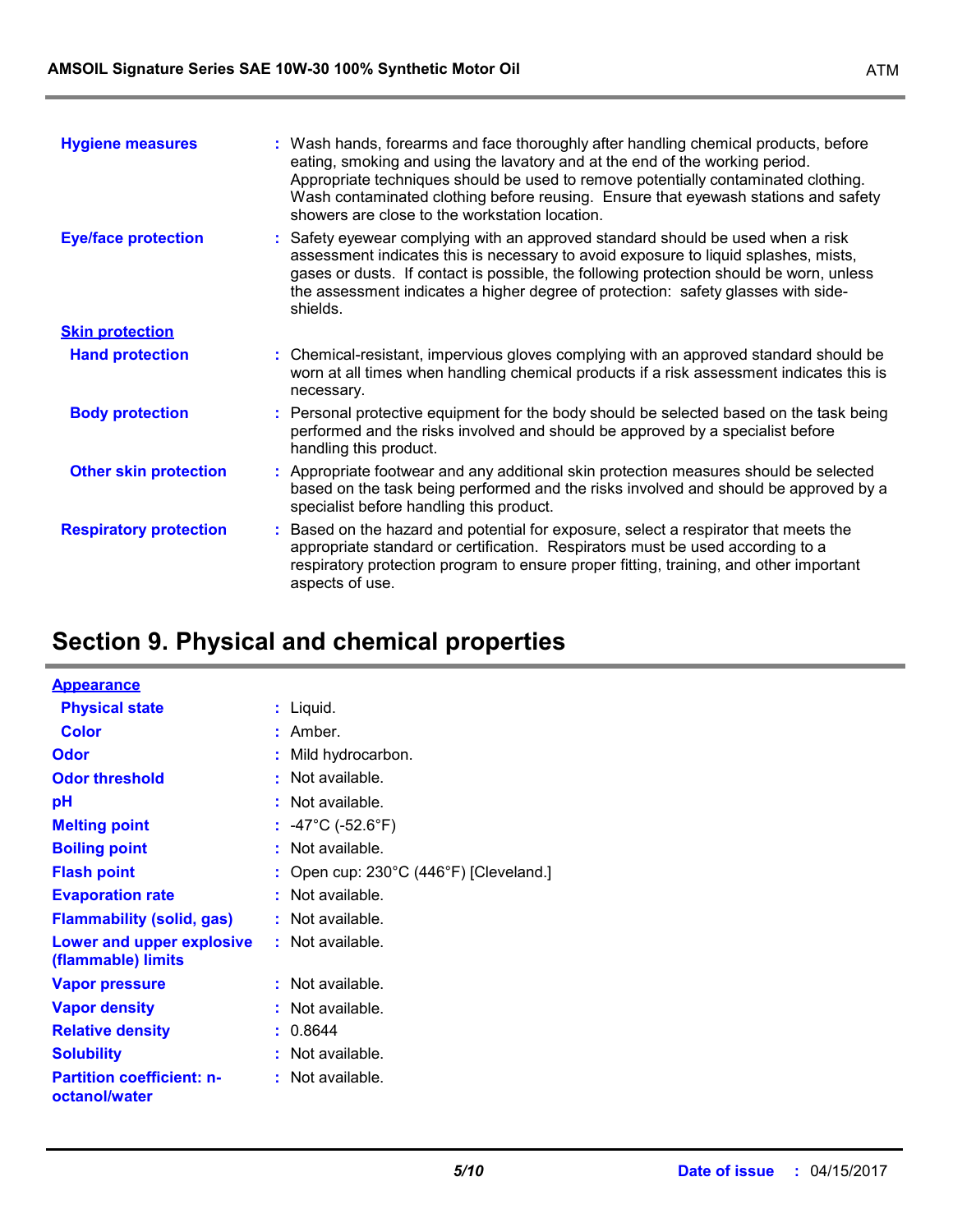| <b>Auto-ignition temperature</b>                  | : Not available.                                                                                                              |
|---------------------------------------------------|-------------------------------------------------------------------------------------------------------------------------------|
| <b>Decomposition temperature : Not available.</b> |                                                                                                                               |
| <b>Viscosity</b>                                  | : Kinematic: $0.1 \text{ cm}^2/\text{s}$ (10 cSt) (100 $^{\circ}$ C)<br>Kinematic: 0.623 cm <sup>2</sup> /s (62.3 cSt) (40°C) |
| <b>Volatility</b>                                 | : Not available.                                                                                                              |

# **Section 10. Stability and reactivity**

| <b>Reactivity</b>                            | : No specific test data related to reactivity available for this product or its ingredients.              |
|----------------------------------------------|-----------------------------------------------------------------------------------------------------------|
| <b>Chemical stability</b>                    | : The product is stable.                                                                                  |
| <b>Possibility of hazardous</b><br>reactions | : Under normal conditions of storage and use, hazardous reactions will not occur.                         |
| <b>Conditions to avoid</b>                   | : No specific data.                                                                                       |
| <b>Incompatible materials</b>                | : Reactive or incompatible with the following materials: oxidizing materials.                             |
| <b>Hazardous decomposition</b><br>products   | : Under normal conditions of storage and use, hazardous decomposition products should<br>not be produced. |

# **Section 11. Toxicological information**

### **Information on toxicological effects**

| <b>Product/ingredient name</b>                                           | <b>Result</b> | <b>Species</b> | <b>Dose</b> | <b>Exposure</b> |
|--------------------------------------------------------------------------|---------------|----------------|-------------|-----------------|
| Benzenamine, N-Phenyl-, reaction<br>products with 2,4,4-Trimethylpentene | LD50 Oral     | Rat            | >5000 mg/kg |                 |
| <b>Irritation/Corrosion</b>                                              |               |                |             |                 |
| There is no data available.                                              |               |                |             |                 |
| <b>Sensitization</b>                                                     |               |                |             |                 |
| There is no data available.                                              |               |                |             |                 |
| <b>Carcinogenicity</b>                                                   |               |                |             |                 |
| There is no data available.                                              |               |                |             |                 |
| <b>Specific target organ toxicity (single exposure)</b>                  |               |                |             |                 |
| There is no data available.                                              |               |                |             |                 |
| <b>Specific target organ toxicity (repeated exposure)</b>                |               |                |             |                 |
| There is no data available.                                              |               |                |             |                 |
| <b>Aspiration hazard</b>                                                 |               |                |             |                 |
| There is no data available.                                              |               |                |             |                 |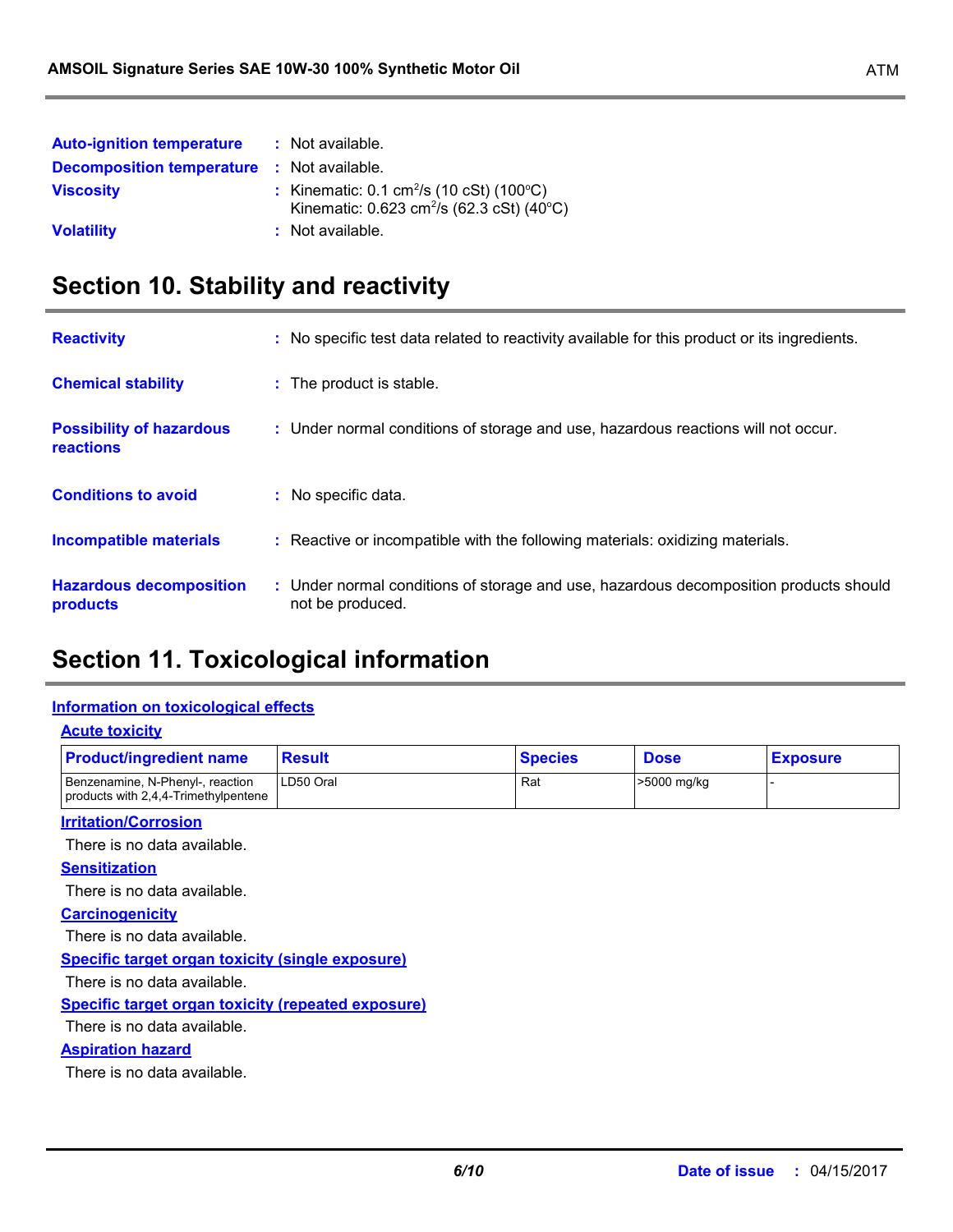| Information on the likely<br>routes of exposure | : Dermal contact. Eye contact. Inhalation. Ingestion.                                    |
|-------------------------------------------------|------------------------------------------------------------------------------------------|
| <b>Potential acute health effects</b>           |                                                                                          |
| <b>Eye contact</b>                              | : No known significant effects or critical hazards.                                      |
| <b>Inhalation</b>                               | : No known significant effects or critical hazards.                                      |
| <b>Skin contact</b>                             | : No known significant effects or critical hazards.                                      |
| <b>Ingestion</b>                                | : No known significant effects or critical hazards.                                      |
|                                                 | Symptoms related to the physical, chemical and toxicological characteristics             |
| <b>Eye contact</b>                              | : No known significant effects or critical hazards.                                      |
| <b>Inhalation</b>                               | : No known significant effects or critical hazards.                                      |
| <b>Skin contact</b>                             | : No known significant effects or critical hazards.                                      |
| <b>Ingestion</b>                                | : No known significant effects or critical hazards.                                      |
|                                                 | Delayed and immediate effects and also chronic effects from short and long term exposure |
| <b>Short term exposure</b>                      |                                                                                          |
| <b>Potential immediate</b><br>effects           | : No known significant effects or critical hazards.                                      |
| <b>Potential delayed effects</b>                | : No known significant effects or critical hazards.                                      |
| <b>Long term exposure</b>                       |                                                                                          |
| <b>Potential immediate</b><br>effects           | : No known significant effects or critical hazards.                                      |
| <b>Potential delayed effects</b>                | : No known significant effects or critical hazards.                                      |
| <b>Potential chronic health effects</b>         |                                                                                          |

| <b>General</b>               | : No known significant effects or critical hazards. |
|------------------------------|-----------------------------------------------------|
| <b>Carcinogenicity</b>       | : No known significant effects or critical hazards. |
| <b>Mutagenicity</b>          | : No known significant effects or critical hazards. |
| <b>Teratogenicity</b>        | : No known significant effects or critical hazards. |
| <b>Developmental effects</b> | : No known significant effects or critical hazards. |
| <b>Fertility effects</b>     | : No known significant effects or critical hazards. |

### **Numerical measures of toxicity**

**Acute toxicity estimates**

There is no data available.

# **Section 12. Ecological information**

### **Toxicity**

There is no data available.

### **Persistence and degradability**

There is no data available.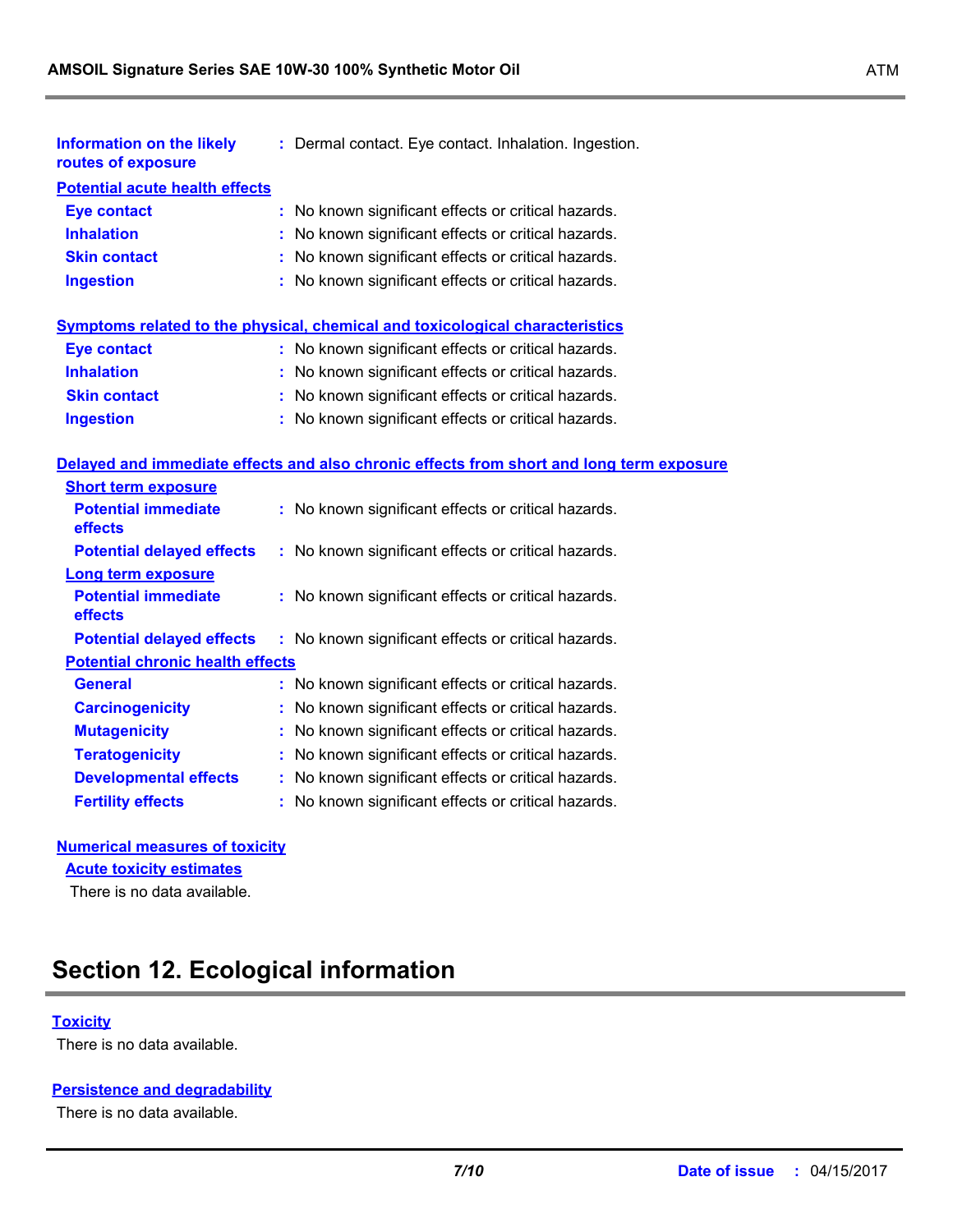#### **Bioaccumulative potential**

| <b>Product/ingredient name</b>                                                     | $LogP_{ow}$                              | <b>BCF</b> | <b>Potential</b> |
|------------------------------------------------------------------------------------|------------------------------------------|------------|------------------|
| Benzenamine, N-Phenyl-, reaction<br>products with 2,4,4-Trimethylpentene           | 5.1                                      | 1730       | high             |
| <b>Mobility in soil</b><br><b>Soil/water partition</b><br><b>coefficient (Koc)</b> | $\therefore$ There is no data available. |            |                  |

### **Section 13. Disposal considerations**

**Other adverse effects** : No known significant effects or critical hazards.

#### The generation of waste should be avoided or minimized wherever possible. Disposal of this product, solutions and any by-products should comply with the requirements of environmental protection and waste disposal legislation and any regional local authority requirements. Dispose of surplus and non-recyclable products via a licensed waste disposal contractor. Waste should not be disposed of untreated to the sewer unless fully compliant with the requirements of all authorities with jurisdiction. Waste packaging should be recycled. Incineration or landfill should only be considered when recycling is not feasible. This material and its container must be disposed of in a safe way. Empty containers or liners may retain some product residues. Avoid dispersal of spilled material and runoff and contact with soil, waterways, drains and sewers. **Disposal methods :**

### **Section 14. Transport information**

|                                      | <b>DOT</b>               | <b>TDG</b>     | <b>IMDG</b>    | <b>IATA</b>    |
|--------------------------------------|--------------------------|----------------|----------------|----------------|
| <b>UN number</b>                     | Not regulated.           | Not regulated. | Not regulated. | Not regulated. |
| <b>UN proper</b><br>shipping name    | $\overline{\phantom{0}}$ |                |                |                |
| <b>Transport</b><br>hazard class(es) | $\overline{\phantom{a}}$ |                |                |                |
| <b>Packing group</b>                 | $\blacksquare$           |                |                |                |
| <b>Environmental</b><br>hazards      | No.                      | No.            | No.            | No.            |
| <b>Additional</b><br>information     |                          |                |                |                |

**AERG :** Not applicable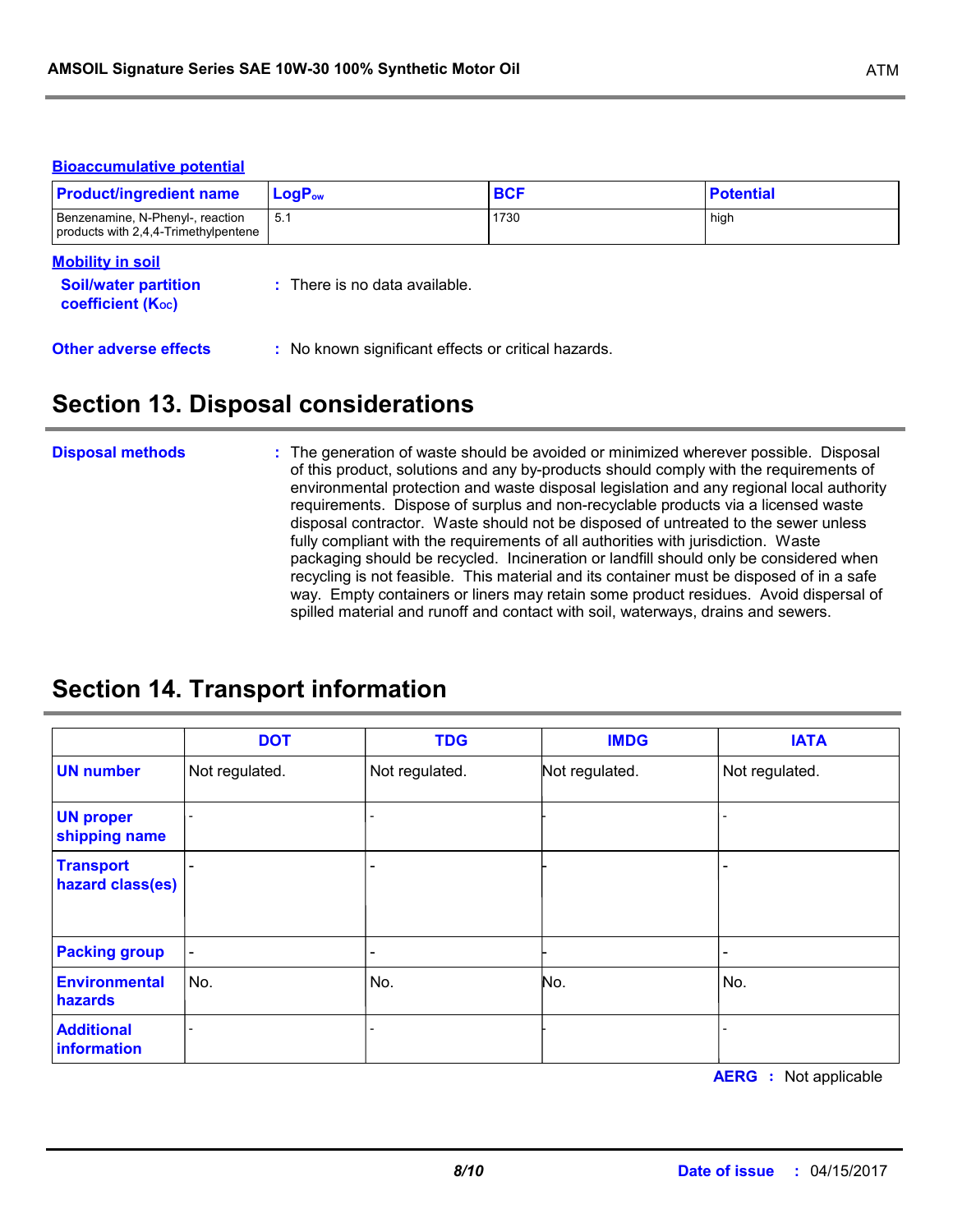|                                                                                                         | Special precautions for user : Transport within user's premises: always transport in closed containers that are<br>upright and secure. Ensure that persons transporting the product know what to do in the<br>event of an accident or spillage. |
|---------------------------------------------------------------------------------------------------------|-------------------------------------------------------------------------------------------------------------------------------------------------------------------------------------------------------------------------------------------------|
| <b>Transport in bulk according : Not available.</b><br>to Annex II of MARPOL and<br>the <b>IBC</b> Code |                                                                                                                                                                                                                                                 |

### **Section 15. Regulatory information**

| <b>U.S. Federal regulations</b>                                                   | : United States inventory (TSCA 8b): All components are listed or exempted.<br>Clean Water Act (CWA) 307: Zinc Alkyldithiophosphate |
|-----------------------------------------------------------------------------------|-------------------------------------------------------------------------------------------------------------------------------------|
| <b>Clean Air Act Section 112</b><br>(b) Hazardous Air<br><b>Pollutants (HAPs)</b> | : Not listed                                                                                                                        |
| <b>Clean Air Act Section 602</b><br><b>Class I Substances</b>                     | : Not listed                                                                                                                        |
| <b>Clean Air Act Section 602</b><br><b>Class II Substances</b>                    | : Not listed                                                                                                                        |
| <b>DEA List I Chemicals</b><br>(Precursor Chemicals)                              | : Not listed                                                                                                                        |
| <b>DEA List II Chemicals</b><br><b>(Essential Chemicals)</b>                      | : Not listed                                                                                                                        |
| <b>SARA 302/304</b>                                                               |                                                                                                                                     |
| <b>Composition/information on ingredients</b>                                     |                                                                                                                                     |
| No products were found.                                                           |                                                                                                                                     |
| <b>SARA 304 RQ</b>                                                                | : Not applicable.                                                                                                                   |
| <b>SARA 311/312</b>                                                               |                                                                                                                                     |
| <b>Classification</b>                                                             | : Not applicable.                                                                                                                   |
| <b>SARA 313</b>                                                                   |                                                                                                                                     |
| No products were found.                                                           |                                                                                                                                     |
| <b>State regulations</b>                                                          |                                                                                                                                     |
| <b>Massachusetts</b>                                                              | : None of the components are listed.                                                                                                |
| <b>New York</b>                                                                   | : None of the components are listed.                                                                                                |
| <b>New Jersey</b>                                                                 | : None of the components are listed.                                                                                                |
| <b>Pennsylvania</b>                                                               | : None of the components are listed.                                                                                                |
| <b>California Prop. 65</b>                                                        |                                                                                                                                     |
|                                                                                   |                                                                                                                                     |

**WARNING:** This product contains less than 0.1% of a chemical known to the State of California to cause cancer. **WARNING:** This product contains less than 1% of a chemical known to the State of California to cause birth defects or other reproductive harm.